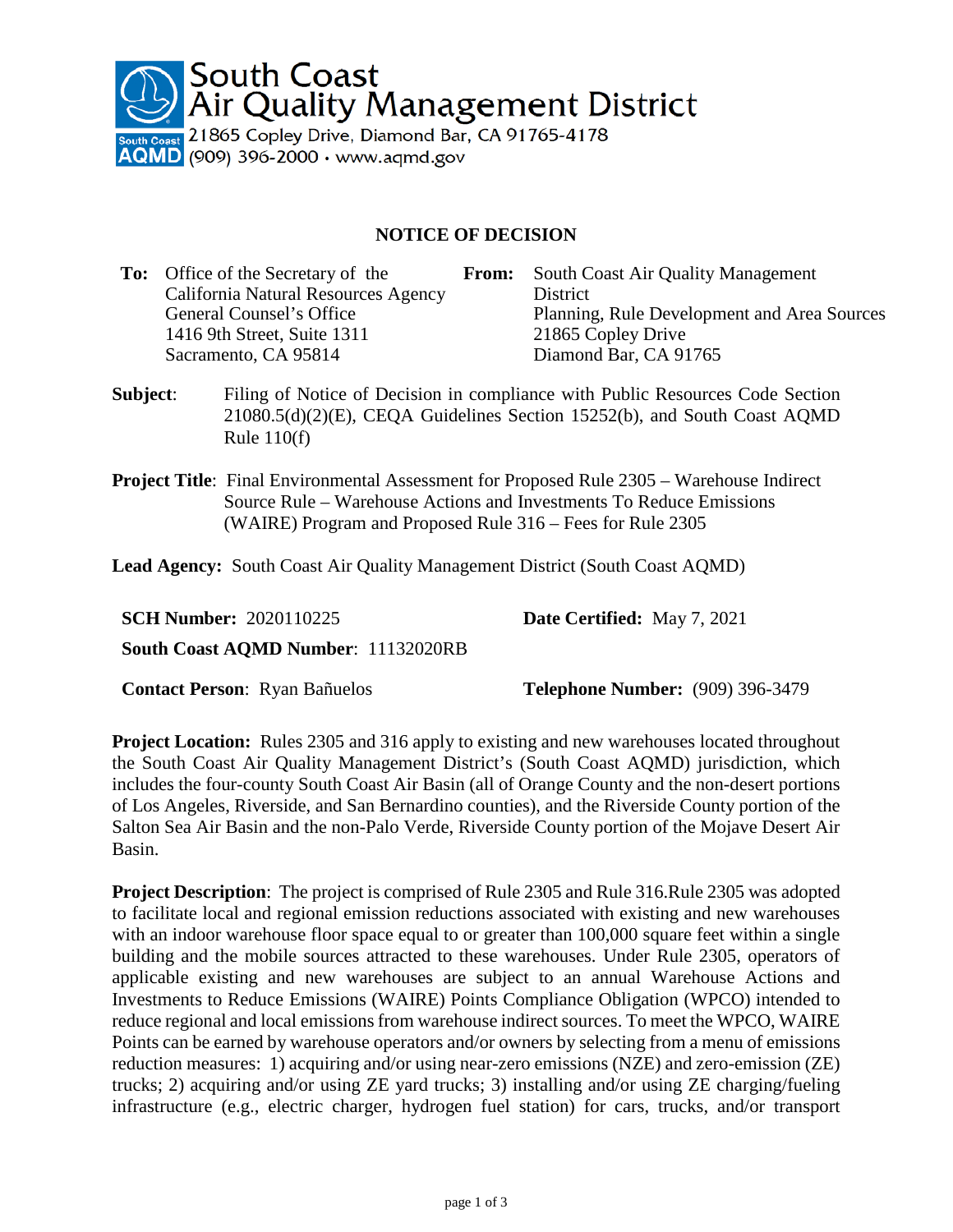refrigeration units; 4) installing and/or using onsite energy systems (e.g., solar panels); and 5) implementing community benefits (e.g., Minimum Efficiency Reporting Value (MERV 16) or greater filters or filter systems). In addition, warehouse operators may apply to earn WAIRE Points through a Custom WAIRE Plan specific to their operations that satisfy prescribed performance metrics. WAIRE Points may be earned only for "surplus" actions that go beyond existing state and federal regulations. In lieu of satisfying the WPCO via implementation measures, a warehouse operator may choose to pay an optional mitigation fee to South Coast AQMD that will be used in a mitigation program to achieve the emissions reductions. Similar to the measures used to earn WAIRE Points, the mitigation program will implement measures such as subsidizing the purchase of NZE and ZE trucks and/or the installation of charging and fueling infrastructure for ZE trucks. The mitigation program will prioritize use of the mitigation fees in areas near the warehouses using this compliance option. Implementation of Rule 2305 is expected to result in long-term and permanent emission reductions of nitrogen oxides and particulate matter in the South Coast AQMD, including diesel particulate matter and reduced associated public health impacts from warehouse activities which will vary depending upon the implementation measures employed. There may be additional industrial properties and warehouse operators and owners that will only be required to provide reports but will not be required to earn WAIRE Points. Rule 2305 will be submitted into the State Implementation Plan.

Rule 316 was adopted to establish fees to be paid by warehouses subject to Rule 2305 to recover South Coast AQMD administrative costs associated with submittal and review of various notifications and reports, Custom WAIRE Plan evaluation, and implementing a program using mitigation fees from warehouse operators that chose to pay a mitigation fee, as well as compliance activities such as conducting desktop audits, onsite inspections, and reviewing records.

This is to advise that the South Coast AQMD has certified the Final EA and approved the above described project pursuant to the provisions of the California Environmental Quality Act (CEQA), and has made the following determinations:

- 1. The requirements for an Environmental Impact Report were triggered pursuant to South Coast AQMD's Certified Regulatory Program (Public Resources Code Section 21080.5 and CEQA Guidelines Section 15251(l); codified in South Coast AQMD Rule 110) and CEQA Guidelines Section 15081, and that a Final EA, a substitute document allowed pursuant to CEQA Guidelines Section 15252 and South Coast AQMD's Certified Regulatory Program, was prepared.
- 2. The Final EA concluded that the project will have the potential to generate significant and unavoidable adverse environmental impacts for the topics of: 1) aesthetics; 2) agriculture and forestry resources; 3) air quality and greenhouse gas emissions; 4) biological resources; 5) cultural resources; 6) energy; 7) geology and soils; 8) hazardous materials and solid and hazardous waste; 9) hydrology and water quality; 10) mineral resources; 11) noise; 12) transportation; and 13) utilities and service systems.
- 3. Because the Final EA concluded that the project will have significant and unavoidable adverse impacts on the environment, pursuant to CEQA Guidelines 15252(a)(2)(A), the Final EA includes an alternatives analysis and analysis of mitigation measures. However, no feasible mitigation measures were identified that would reduce or eliminate the significant adverse impacts for the aforementioned affected environmental topic areas.